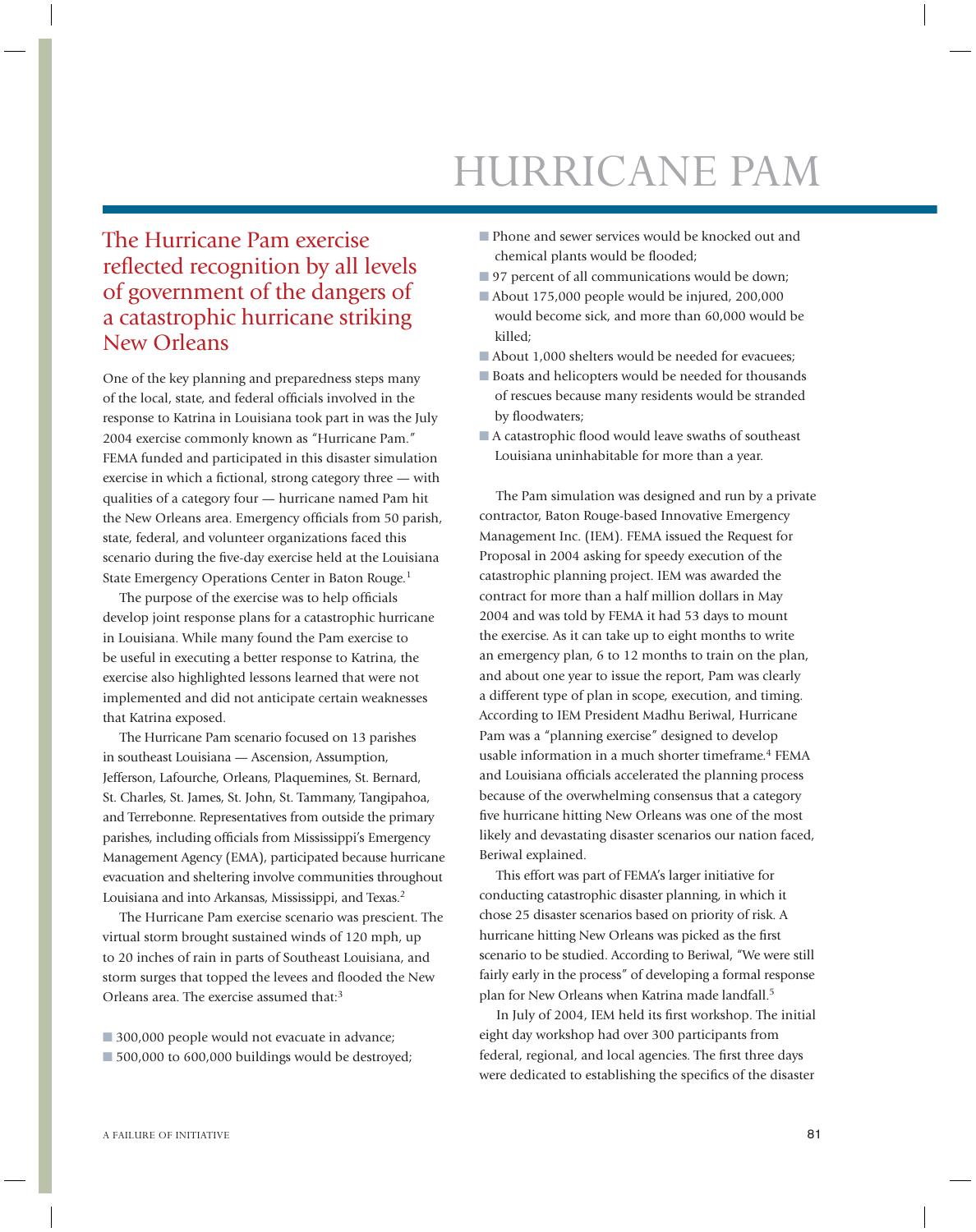scenario and pre-landfall planning, the remaining five days to post-landfall logistics.

Officials were presented with a hurricane scenario designed by Louisiana State University (LSU) researchers. Ivor Van Heerden, an LSU professor who used computer modeling to help create a realistic hurricane, said, "It was a slow moving category three storm, something that could quite easily happen, and designed so that it totally flooded the city, so that the participants could try to understand the full impacts of a flooded New Orleans."6 Indeed, experts involved in the Hurricane Pam exercise were struck by the similarity of the simulation to the actual destructive conditions wrought by Katrina. According to Beriwal, Pam's slow-moving category three "made it virtually equal in force and devastation to Katrina's category four based on its surge and wind capacity."7 And, of course, Katrina itself was later recategorized as a strong category 3.8

During the Pam simulation, participants broke into groups and devised responses as the disaster scenario unfolded. The workshop focused on issues ranging from search and rescue and temporary sheltering to unwatering, debris removal, and medical care. Not all issues, however, were covered in the workshop. Beriwal said while issues related to security and communications were on the agenda, the development of a plan to coordinate the displacement of school children took precedence.<sup>9</sup> Beriwal also said the issue of pre-landfall evacuation was not addressed, although Exercise Pam did make the basic presumption that the state and locals were responsible for pre-landfall evacuations. Apparently FEMA directed IEM to emphasize post-landfall and recovery issues in the Pam exercise as pre-landfall evacuation had always been a focal point in prior emergency disaster planning sessions.<sup>10</sup>

The Southeast Louisiana Catastrophic Hurricane Plan was the product of these series of workshops. The Plan was "designed to be the first step toward producing a comprehensive hurricane response plan, jointly approved and implemented by federal, state, and city officials."<sup>11</sup> By January 2005, IEM sent a draft planning document to the state and localities based on the planning derived from the July workshop. The delivery of the draft was expedited to give the Southeast Louisiana emergency management planners time to prepare for the 2005 hurricane season. Indeed, IEM scurried to make the plan available at this early date so officials could use it and *translate* it into individual detailed operational plans.12 Beriwal noted

the plan was not meant to provide operational detail but rather was designed to provide general guidance, a sort of "to do list" for state and localities.13 Beriwal further characterized the exercise as a "work in progress." She described IEM's role as "facilitator and assessors of consequences."<sup>14</sup>

The plan itself outlines 15 subjects that emergency managers should address during and after a catastrophic storm hitting New Orleans. The report is detailed in certain respects. It includes diagrams for makeshift loading docks to distribute water, ice, and food to storm victims — color-coded to show where pallets, traffic cones, and trash bins would be placed. Yet in other places the report is less specific; it does not identify, for example, what hospitals or airports would be used.

Numerous action plans ranging from debris removal, to sheltering, to search and rescue were developed. For example, state transportation officials took the lessons learned from the Pam exercise and previous hurricanes and revised the state's contraflow plan.<sup>15</sup> The revisions included making adjustments to traffic lights, cessation of construction, and greater coordination with the private sector. State officials reported that Hurricane Pam greatly improved the state's contraflow evacuation plan.<sup>16</sup> In fact, federal, state, and local officials across the board agreed the contra flow plan was a success story of Katrina's emergency response. Over 1.2 million were evacuated in the 48 hours prior to landfall.<sup>17</sup>

As part of the Pam exercise, planners also identified lead and support agencies for search and rescue and established a command structure that would include four areas with up to 800 searchers. For example, "[t]he search and rescue group developed a transportation plan for getting stranded residents out of harm's way."18 "The medical care group reviewed and enhanced existing plans."19 "The medical action plan included patient movement details and identified probable locations, such as state university campuses, where individuals would receive care and then be transported to hospitals, special needs shelters or regular shelters as necessary."20

Workshops subsequent to the initial five-day Hurricane Pam exercise were held in November 2004 and August 2005. A second Hurricane Pam Exercise was planned for the summer of 2005, but did not take place, apparently due to lack of funding.<sup>21</sup> Agencies had anticipated expanding on aspects of response and recovery that were not explored in the 2004 exercise.<sup>22</sup>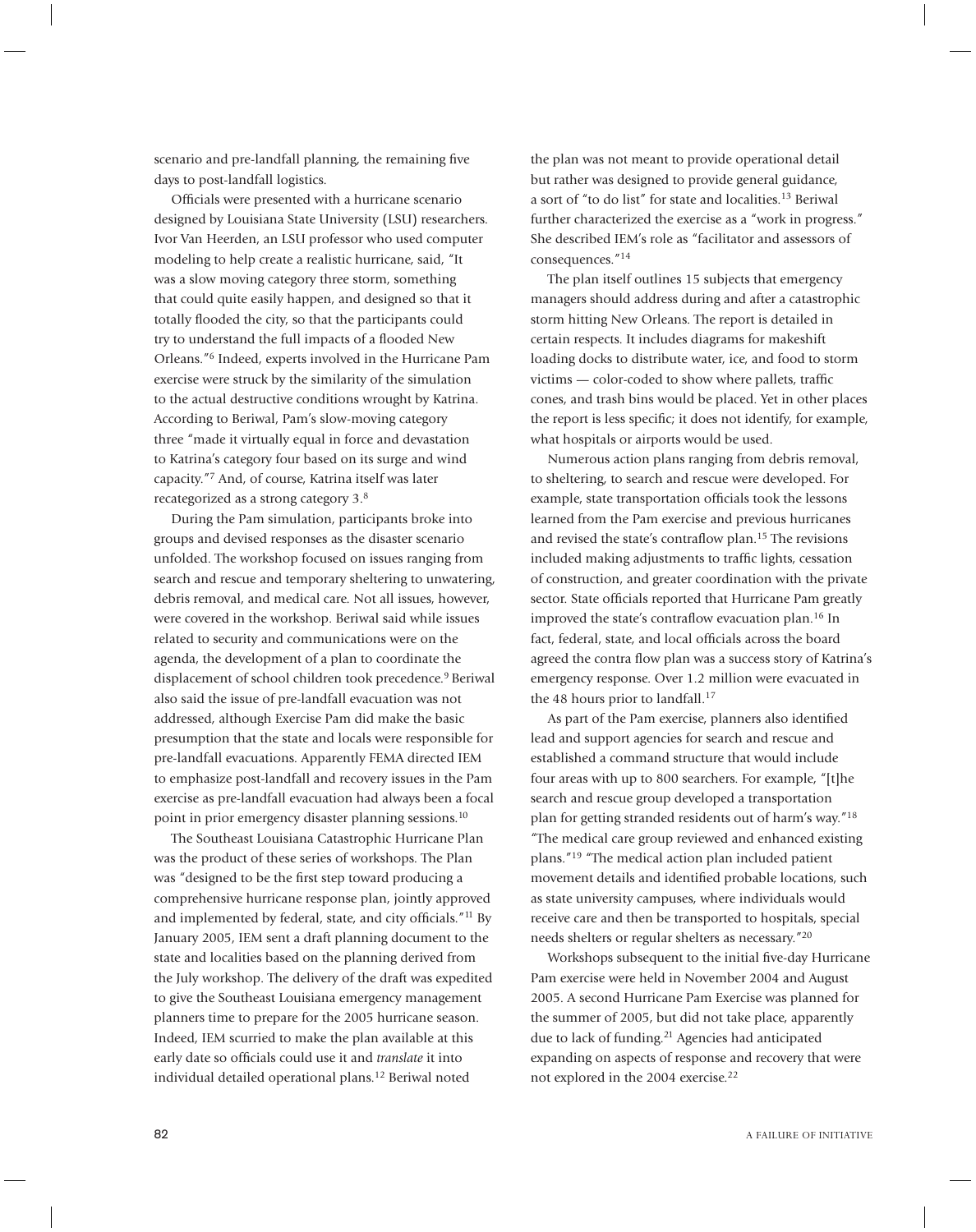## Finding: Implementation of lessons learned from Hurricane Pam was incomplete

While state and local officials turned some lessons from the Hurricane Pam exercise into improvements of their emergency plans, other important changes were not made. State health officials said the exercise had helped them better prepare for evacuation of hospital patients and special needs people.23 Since Pam was a catastrophic hurricane with flooding of New Orleans, it required them to consider the issue of evacuating New Orleans hospitals and the Superdome's special needs shelter.<sup>24</sup> Subsequent to the exercise, medical officials held planning sessions focused on post-landfall care and evacuation. The contingency plan for the medical component was almost complete when Katrina made landfall.<sup>25</sup> Officials said although the plan was not yet finalized, it proved invaluable to the response effort.<sup>26</sup>

Further, in the aftermath of Katrina, varying opinions have surfaced as to the roles and responsibilities established during the Hurricane Pam exercise. Some state and parish officials said they saw Pam as a "contract" of what the various parties were going to do, and the federal government did not do the things it had committed to doing.27 According to Dr. Walter Maestri, the Jefferson Parish Director of Emergency Management, he understood that FEMA may not provide help until 48-72 hours later—but then he expected help.<sup>28</sup> That is, once the state cleared the roads, he anticipated that FEMA trucks would arrive with large quantities of water, food, and ice. Although these were the parish's planning assumptions, he said FEMA did not get substantial relief to the parish until 11 days after landfall.29 Dr. Maestri also said the Hurricane Pam documentation makes it clear what FEMA was supposed to do, but FEMA did not do those things.<sup>30</sup>

Beriwal said, however, the plan derived from the Pam exercise was intended as a "bridging document" designed to serve as a guide and roadmap to be used by emergency operational officials at the state and local level. In other words, it was up to state and local officials to take the Plan and turn it into more detailed individual operational plans.31

Yet, according to Scott Wells, Deputy Federal Coordinating Officer from FEMA, there were several Hurricane Pam Exercise "to do" items state or local governments did not complete.32 For example, the state was supposed to develop more detailed concepts and plans in several areas: (1) search and rescue, (2) rapid assessment teams, (3) medical evacuation, (4) sheltering and temporary housing, (5) commodity distribution, and  $(6)$  debris removal.<sup>33</sup> The state's previous Louisiana Office of Homeland Security and Emergency Preparedness Deputy Director had laid these six areas out as priorities for the state to work on.<sup>34</sup> In Wells's view, the only one of these where the state made some progress was medical evacuation.35

Wells also said, however, that the need to shelter special needs people in the Superdome showed the state and city had not taken steps (which they had agreed to do after the Pam Exercise) to coordinate the movement and sheltering of these people further north, away from the Gulf.<sup>36</sup> As a result of the exercise and subsequent planning workshops, the state was supposed to develop "hasty plans" to address all these areas.37 He said although he had tried to get state officials to focus on these hasty plans just before landfall, they would not do so. $38$  According to Wells, the state had also agreed to learn and exercise a unified command through the incident command system.39 Wells said the state did not do so, which led to major command and control problems during Katrina.<sup>40</sup>

## Conclusion

Hurricane Katrina highlighted many weaknesses that either were not anticipated by the Pam exercise or perhaps were lessons learned but simply not implemented. For example, Hurricane Pam has been criticized for its emphasis on managing the aftermath of the catastrophe and not creating initiatives that would diminish the magnitude of the catastrophe. Indeed, much of the recrimination over the Hurricane Katrina response came because government authorities apparently failed to have a plan in place to assist in evacuating individuals without transportation. Nor did they appear to have an adequate sheltering plan in place. With Hurricane Pam's striking resemblance to Katrina in force and devastation, many have been left wondering at the failure to anticipate, and plan for, these essentials. Is a plan that leaves 300,000 in a flooded city and results in 60,000 deaths acceptable? ■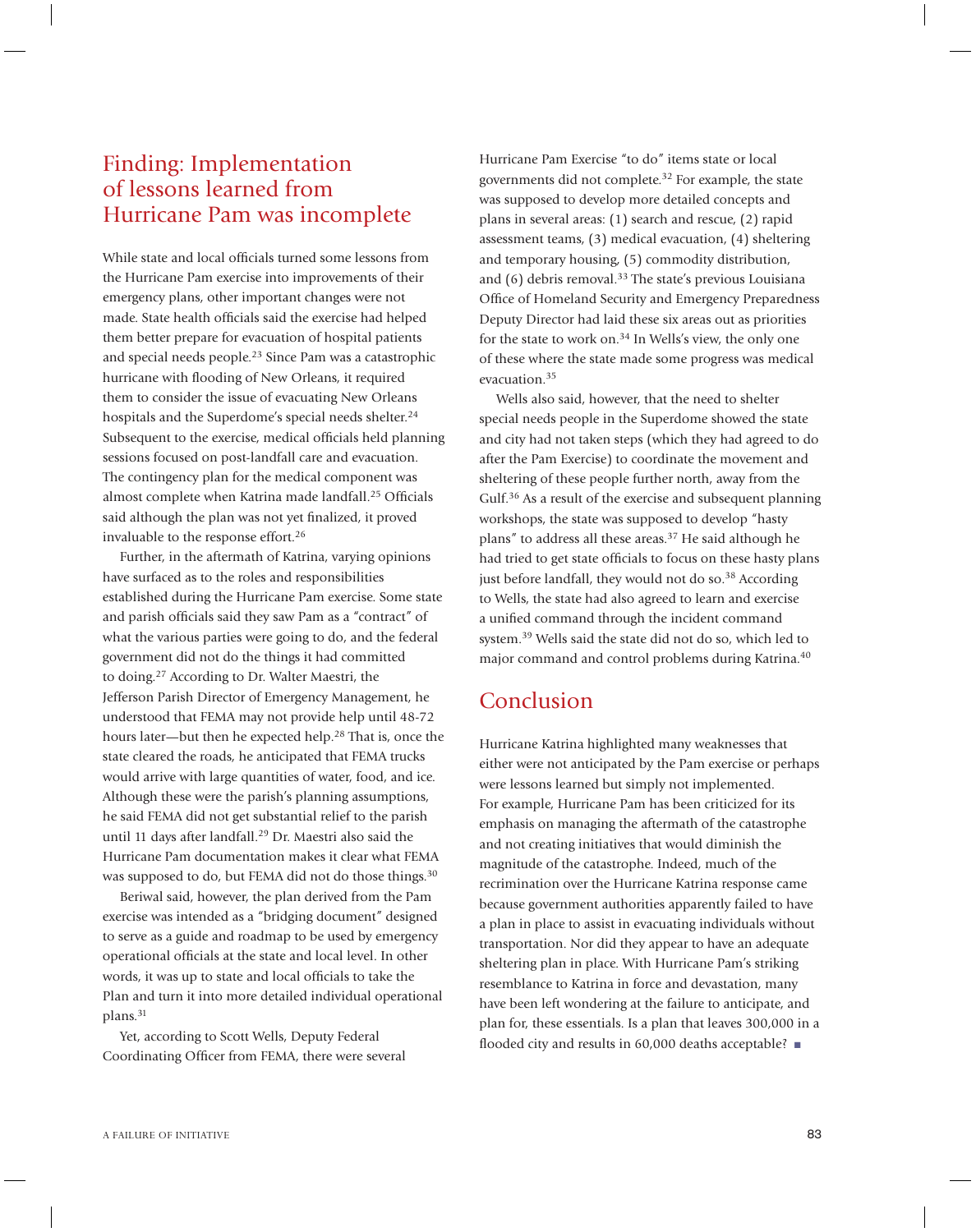- Press Release, Fed. Emer. Mgmt. Agency (FEMA), *Hurricane Pam Exercise Concludes* (July 23, 2004) *available at* http://www.fema.gov/news/ newsrelease.fema?id=13051 (last visited Jan. 12, 2006) [hereinafter July 23, 2004 FEMA Press Release].<br><sup>2</sup> *Id.*<br><sup>3</sup> Pan Fournias and Ted Bridia Katrina What Blausen Forsed: Hurrisona Simulation Bradiated GL 200 Dard.
- 
- Ron Fournier and Ted Bridis, *Katrina What Planners Feared; Hurricane Simulation Predicted 61,290 Dead*, AP, Sept. 10, 2005 [hereinafter Sept. 10, 2005 Fournier Article]; David R. Baker, *Hard Times in Big Easy Efforts Intensify to Evaluate Living, Recover Dead,* SF CHRONICLE, Sept. 9, 2005.<br><sup>4</sup> Interview by Select Comm. staff with Madhu Beriwal, IEM, Inc., in Wash.,
- 
- 
- 
- Beriwal Interview.
- Associated Press, *Hurricane Katrina Was Weaker Than First Thought At Landfall*, USA TODAY, Dec. 20, 2005 *available at* http://www.usatoday. com/weather/hurricane/2005-12-20-katrina-strength\_x.htm.
- Beriwal Interview.
- *Id*.
- 11 Sept. 10, 2005 Fournier Article. 12 Beriwal Interview. 13 *Id*.
- 
- 
- *Id*.
- Interview by Select Comm. staff with Gordon Nelson, LA Dep't of Trans., in Baton Rouge, LA (Nov. 4, 2005).
- *Id*.
- *Hearing on Hurricane Katrina: Preparedness and Response by the State of Louisiana Before Select Comm.*, 109th Cong. (Dec. 14, 2005) at 77 (statement of Kathleen Babineaux Blanco, Governor of LA).
- July 23, 2004 FEMA Press Release. 19 *Id*.
- 
- 
- *Id*.
- <sup>22</sup> Interview by Select Comm. Staff with Jeff Smith, State Coordinating Officer, LA. Office of Homeland Sec. and Emerg. Preparedness, in Baton Rouge, LA (Nov 7, 2005).
- <sup>23</sup> Interview by Select Comm. Staff with Jimmy Guidry, Med. Dir., LA Dept. Health and Hospitals, in Baton Rouge, LA (Nov. 7, 2005).
- *Id*.
- *Id*.
- *Id*.
- <sup>27</sup> Interview by Select Comm. Staff with Walter Maestri, Dir. of Emer. Mgmt., Jefferson Parish, in New Orleans, LA (Nov. 8, 2005).
- *Id*.
- *Id*.
- *Id*.
- 31 Beriwal Interview.
- <sup>32</sup> Interview with Select Comm. Staff, Scott Wells, Dep. Fed. Coordinating Officer, in Baton Rouge, LA (Nov. 9, 2005).
- *Id*.
- *Id*.
- *Id*.
- *Id*.
- *Id*.
- *Id*.
- *Id*.
- *Id*.